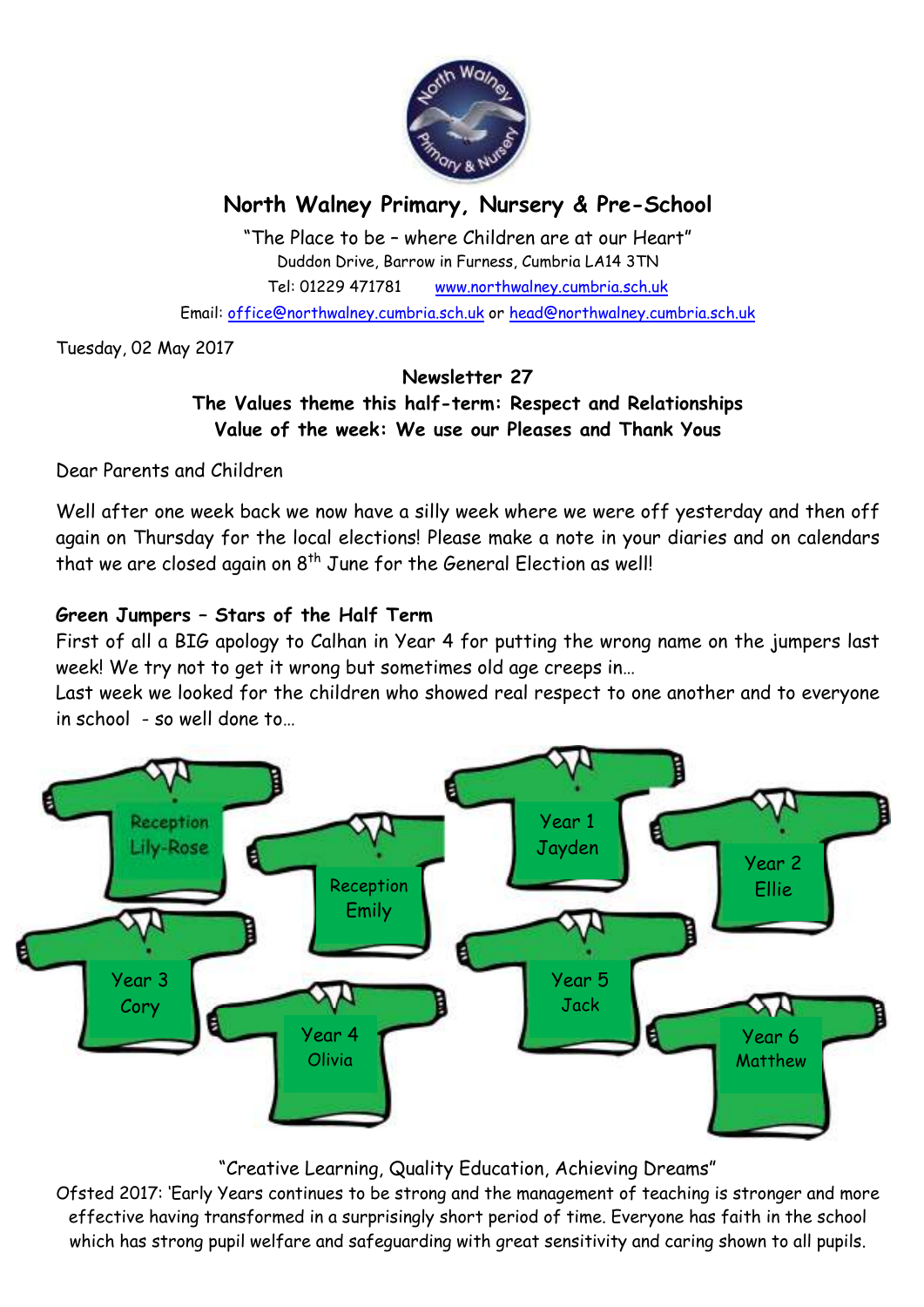

#### **Sponsor Money – coming in well so far!**

We have now raised over £1000 so if you still have your sponsor money at home, can you get it in to school by the end of the week so we can announce how much we raised in total. Thank you to everyone who helped!

The children must not wear long trunks for swimming I am afraid and must wear smaller trunks. There are a number of reasons for this that the pool have given us, so please make sure your child has

### **Karate**

We are delighted that Karate has now been opened up to Years 1 and 2 as well and letters were sent home last week. It is a fantastic club so hopefully more of the children will now be able to join.

**Swimming Trunks**

the right trunks. Thank you.





### **Food Bank**

Our friends at the Food Bank are desperate for donations of tinned foods and packets of food. If you feel you can contribute, please bring your donation in to school and leave it with Mrs Malone and then we will transfer it to the Food Bank – thank you!





**And the winner of the Lion is…last chance to get a ticket** Your chance to win this amazing cuddly lion – see Mrs Malone to get your ticket so you're in with a chance!

## **Football Club** Starts today Tuesday – 3rd May from 3:30 until 4:30pm for Junior children. Thank you to Barrow AFC for providing this for us. Don't forget about the Girls' football club at Walney School!





### **Thriving Gardening Club starting up with Mr Hunt!**

I am delighted to announce that a parent of ours, Mr Hunt, is leading the school forward in its development of the outside areas with lots of planting planned. Some of the children have already been involved and we now would like to involve parents and grandparents if you have some free time. Please let me know if you can spare some time as the more helpers we have the better!